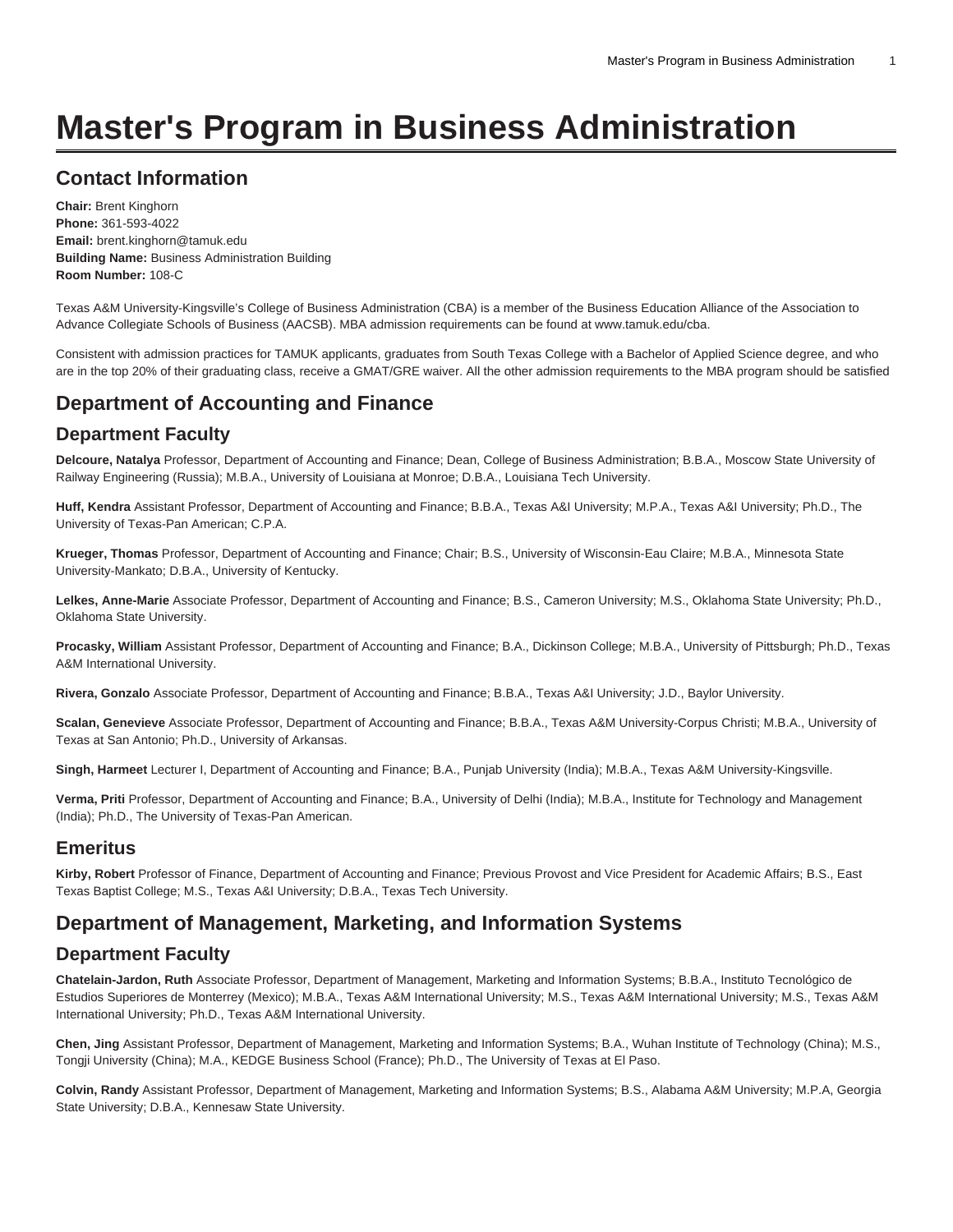**Daniel, Jose Luis** Assistant Professor, Department of Management, Marketing and Information Systems; B.S., Instituto Tecnologico y de Estudios Superiores de Monterrey (Mexico); M.B.A., Texas A&M International University; Ph.D., Texas A&M International University.

**Haces-Fernandez, Francisco** Assistant Professor, Department of Management, Marketing and Information Systems; B.S., Instituto Tecnologico y de Estudios Superiores de Monterrey (Mexico); M.S., Texas A&M University-Kingsville; Ph.D., Texas A&M University-Kingsville.

**Kinghorn, Brent** Assistant Professor, Department of Management, Marketing and Information Systems; Associate Dean, College of Business Administration; Director of the MBA Program; B.S., Texas Tech University; M.B.A., Southern Methodist University; Ph.D., New Mexico State University.

**Rees, Kathleen L** Professor, Department of Management, Marketing and Information Systems; Regents Professor; Chair; B.S., Texas A&I University; M.S., Auburn University; Ph.D., The University of Tennessee.

**Schumann, Hans** Associate Professor, Department of Management, Marketing and Information Systems; B.S., Rochester Institute of Technology; M.S., Northwestern University; Ph.D., Northwestern University.

**Zhang, Zhoufan** Assistant Professor, Department of Management, Marketing and Information Systems; B.S., Hefei University of Technology (China); M.B.A., Oklahoma State University; Ph.D., The University of Texas at El Paso.

### **Emeritus**

**Ketcham, Allen** Professor of Management and Marketing, Department of Management, Marketing and Information Systems; B.S., Indiana University; M.B.A., Corpus Christi State University; M.S., Texas A&I University; M.Ed., University of Arizona; Ph.D., University of Arizona.

# **Accounting (ACCT)**

#### **ACCT 5308** Accounting Ethics **3 SCH (3-0)**

Application of ethical theory, philosophy and principles including the concepts of ethical reasoning, integrity, objectivity, independence and other core values. Prerequisite: senior standing.

Fee: \$375.00

#### **ACCT 5316** Advance Income Tax Problems **3 SCH (3-0)**

Particular attention given to tax regulations applicable to partnerships and corporations together with preparation of federal income tax returns for such businesses. Consideration also given to federal gift and estate tax. Prerequisite: ACCT 4308. Fee: \$375.00

#### **ACCT 5319** Special Probs in Accounting **3 SCH (3-0)**

Study, research or internship in accounting. May be repeated once for credit. Prerequisite: consent of instructor. Fee: \$375.00

#### **ACCT 5327** Advanced Auditing **3 SCH (3-0)**

Audit program planning and special reports, auditing topics. Prerequisite: ACCT 4311. Fee: \$375.00

#### **ACCT 5331** Accounting and Value Creation **3 SCH (3-0)**

This course provides a pragmatic study of selected financial and management accounting concepts, methods and practices relating to financial analysis, cost assignment, cost management, performance management and decision analysis. The course includes ethical topics in accounting and incorporates global issues relevant to the topic areas.

#### **ACCT 5360** Energy Accounting & Taxation **3 SCH (3-0)**

This course provides a pragmatic study of energy accounting and taxation. This course covers financial and managerial accounting for upstream oil and gas operations; oil and gas reserves, successful efforts and full cost accounting methods; production activities and project analysis; oil and gas tax accounting. This course addresses MBA program.

#### **ACCT 5370** Federal Partnership & LLC Tax **3 SCH (3-0)**

This course will survey the federal income tax law applicable to Partnerships and LLC entities. Topics to be covered will include: The introduction of Partnerships & LLC's (formation, operations, and basis); Partnership distributions, transfer of interest, and terminations; and LLC taxation status and operating rules.

### **Business Administration (BUAD)**

#### **BUAD 5300** MBA Foundations I **3 SCH (3-0)**

This course is designed to provide students with a foundation of basic Financial Accounting and Economics. The Financial Accounting section will equip students with the fundamentals of Accounting, leading to financial statement preparation and interpretation. The Economics section will provide students with fundamental principles of micro and macro analysis that can be used to analyze firm behavior and the economy.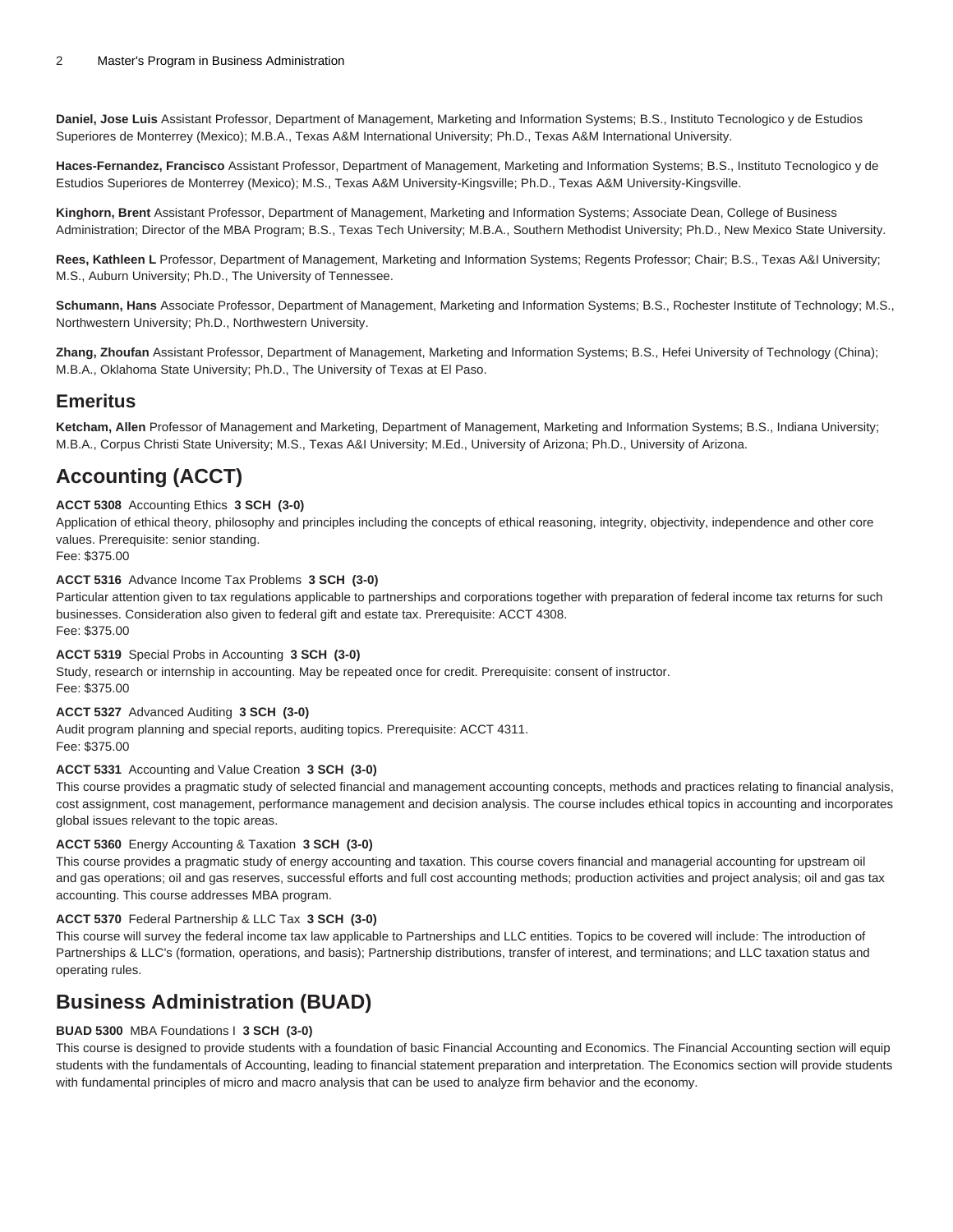#### **BUAD 5301** MBA Foundations II **3 SCH (3-0)**

This course is designed to provide students with a foundation of basic Managerial Accounting and Finance. The Managerial Accounting section will provide students with knowledge regarding manufacturing costs and how to track them, budgeting and cost control. The Finance section will equip students with the necessary analytical skills and knowledge that are essential in practice. Emphases will be given on Financial Statement Analysis, TVM, Valuations, and Capital budgeting decision.

### **Economics (ECON)**

#### **ECON 5310** Econ & Managerial Decis Making **3 SCH (3-0)**

Studies markets in which firms compete with the context of a global supply chain, including markets for good and services, financial markets, and labor. Emphasizes how the interactions of these markets affect the formulation and implementation of business strategies.

### **Finance (FINC)**

#### **FINC 5331** Managerial Finance **3 SCH (0-3)**

An advanced study of the theoretical framework of corporate financial management. Combines theory and case analysis to integrate principles with practice. Emphasis on the relevant theory and the application of theory to managerial problems. Applies concepts of corporate finance, accounting principles and quantitative analysis. Prerequisite: FINC 5330 or equivalent. Fee: \$375.00

#### **FINC 5347** Fin Mgmt & Sustainability **3 SCH (3)**

This course is concerned with the theory and the practice of managerial finance, especially in the context of the publicly held corporation in a competitive global environment, their sustainability and value creation. The course includes analysis of current and historical financial position and short-term financial decisions. The course emphasizes long-term strategic decisions such as major investments, acquisitions and capital structure decisions. The principles of cost-benefit analysis, value creation, risk and return; and time value of money are demonstrated in a variety of business cases and real world examples. The course includes an introduction to portfolio theory, international finance and financial derivatives. Prerequisite: ECON 5310.

#### **FINC 5350** Energy Finance **3 SCH (3-0)**

This course helps students learn the up-to-date energy outlook. It exposes students to the structure of oil and gas industry, and key terminologies. In addition, it introduces financial statement analysis, capital budgeting and risk analysis, relative valuation, alternative energy such as nuclear and windmill power, and risk management in the energy industry. The goal of this course is to enhance student's understanding of financing and investment decisions in energy industry.

#### **FINC 5352** Health Service Econ & Finance **3 SCH (3-0)**

This course is an introduction to the field of health economics with an emphasis on the economic key concepts that health economists use to anyalyze healthcare markets. This course also provides an overview of the financial structure, market forces, controls and techniques used in the financial management of healthcare organizations and the perspectives of the various interest groups involved (providers, insurers, policy makers, patients and the general public).

### **Information Systems (ISYS)**

#### **ISYS 5310** Org & Mgt of Bus Databases **3 SCH (3-0)**

A study of important issues in the design and implementation of databases for business enterprises with emphasis on the relational model. Study of nonrelational database models such as object-oriented, hierarchical and network. Hands-on experience will be provided using a current rational database product. Prerequisite: ISYS 5309 or permission of the instructor.

### Fee: \$375.00

#### **ISYS 5347** Infor Systems & Bus Analytics **3 SCH (3-0)**

This course provides an understanding of issues related to management information systems; the concepts and applications of methods and models to support the managerial decision-making process. Focus is on the understanding of knowledge management, data warehousing, data mining, predictive and prescriptive analytics.

#### **ISYS 5351** Databases & Data Warehousing **3 SCH (3-0)**

Database design with emphasis on the Relational Database Model. Concepts on data warehousing and on-line analysis processing (OLAP) and the differences between operational database systems and data warehouses are covered. Prerequisite: ISYS 5347.

#### **ISYS 5352** Exp. Data Analysis & Visual **3 SCH (3-0)**

Explore data and data sources. Find, extract, understand, process, aggregate, and summarize data for further analysis and model definition utilizing established procedures and methods, including tabular and visualization reports. Prerequisite: ISYS 5347.

#### **ISYS 5353** Predictive Analytics **3 SCH (3-0)**

Explore data mining techniques for efficient data retrieval and process. Learn to identify and discern the right predictive analytic techniques for diverse business problems. Students will be exposed to analytics software. Prerequisite: ISYS 5347.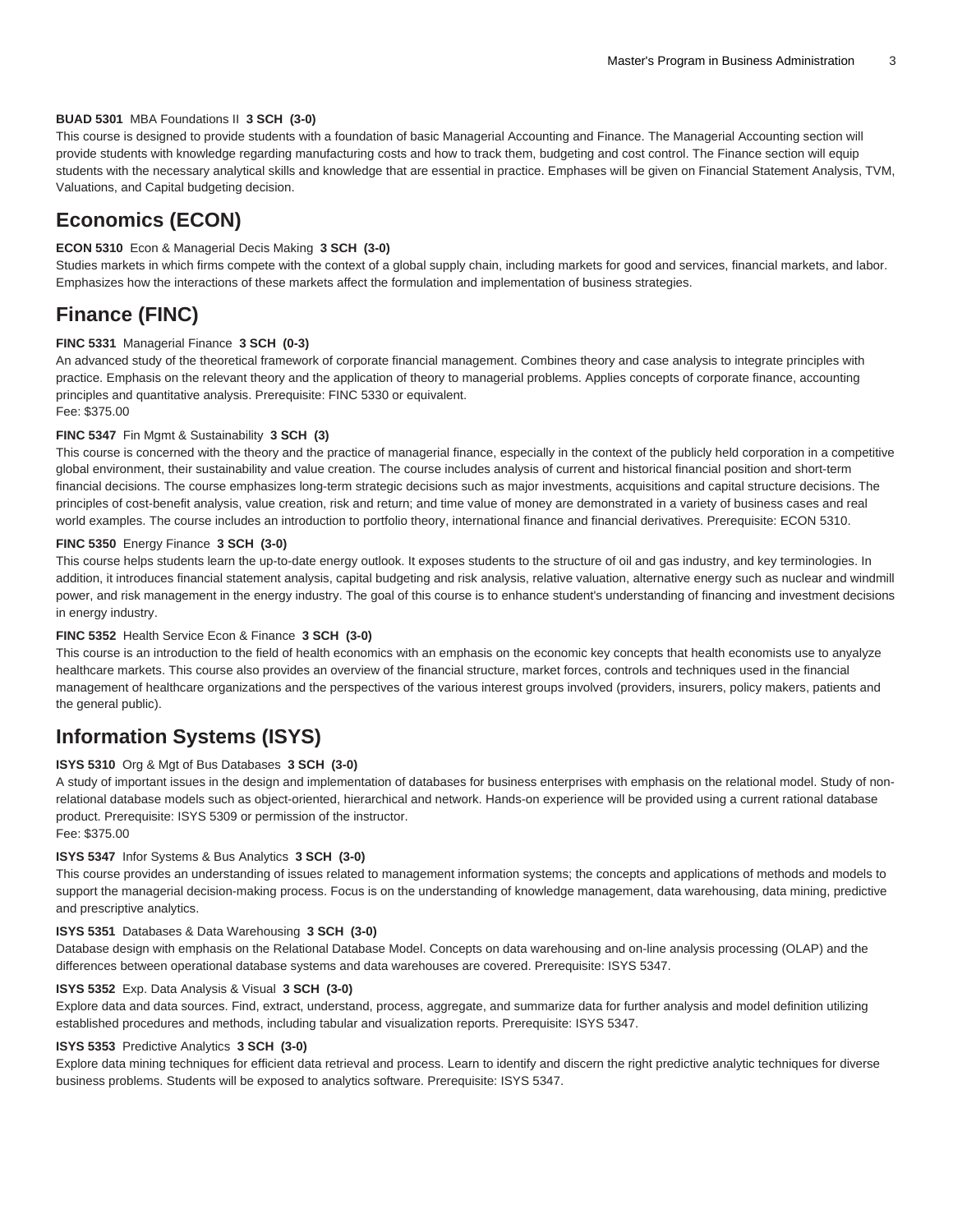#### **ISYS 5360** Fundamentals of Cyber Security **3 SCH (3-0)**

This course aims to provide a managerial perspective of contemporary issues in computer and network security, including an assessment of stateof-the-art approaches used to address security problems and their integration with organizational/informational systems audit, computer information systems, and management practices. Upon completing the course, students should have a practical understanding of how to design, implement, and maintain a network security plan that successfully defends a network from malicious or accidental intrusion.

#### **ISYS 5361** Legal Issues in Cyber Security **3 SCH (3-0)**

This course aims to provide a managerial perspective of contemporary issues in computer and network security, including an assessment of stateof-the-art approaches used to address security problems and their integration with organizational/informational systems audit, computer information systems, and management practices. Upon completing the course, students should have a practical understanding of how to design, implement, and maintain a network security plan that successfully defends a network from malicious or accidental intrusion.

#### **ISYS 5362** Cyber Security Policy & Impl **3 SCH (3-0)**

This course aims to provide an end to end understanding of Information Security policies and frameworks. Specifically, this course will focus on the management of, need, and challenges associated with the Information Security policies in an organization environment. In addition, the student will investigate implementation issues associated with policy and methods that can be utilized to overcome barriers to implementation. Effective policy design and maintenance will be investigated along with various frameworks that can be used by an organization to assist with Risk Management and Compliance. Finally, a review of U.S. compliance laws and associated Information Security requirements will be conducted.

#### **ISYS 5363** Aud & Compl in Cyber Domain **3 SCH (3-0)**

This course aims to provide a complete understanding of Cyber Security compliance and auditing. Specifically, this course will focus on understanding the basic concepts of the Compliance and the Auditing process to include providing the student an understanding of the scope of a compliance audit. In addition, this course will provide the student an understanding of various tools, techniques, and frameworks that can aid in the auditing process. The student will gain an appreciation of end to end process of an audit to include, preparation, conducting, and completion of an audit report. Finally, the student will look at the various domains that can be audited within the organization.

### **Management (MGMT)**

#### **MGMT 5316** Global Strategic Management **3 SCH (3)**

This course will examine strategy formulation and implementation in an international context. Students will examine topics such as country selection, product adaptation, political risk, managing diverse country institutions, strategic cross-border arbitrage, multinational financial management, and global leadership. Must be enrolled in the MBA program.

#### **MGMT 5320** Leading a Sustainable Organ **3 SCH (3-0)**

This course will examine the meaning of sustainable development for an organization, the effect of global protocols and conventions on sustainable development strategies, and how industries derive their strategies for sustainable development. Challenges and opportunities related to developing policies and governance models that address the complex social, economic and environmental aspects of sustainability will be addressed.

#### **MGMT 5339** Human Resource Management **3 SCH (3-0)**

This MBA elective course blends theory and practice surrounding the development and implementation of human resource management policy in organizations, to include: staffing; compensation; training and development; performance management; change management; employee and labor relations; employee health, safety and security; workforce diversity; ethics; the impact of globalization; and HRM delivery systems. It also incorporates the most relevant research and practical issues in comtemporary strategic and operational human resource management.

#### **MGMT 5350** Crisis Communication and Mgmt **3 SCH (3-0)**

Examines crisis communication and management in the aftermath of unexpected events such as, cyber-attack, product recall, natural or manmade disaster, and other situations that require intelligent communication to internal and external stakeholders. Includes how to develop an effective crisis communication plan and strategy.

#### **MGMT 5366** Health Service Mgmt & Reg **3 SCH (3-0)**

This course reviews the dynamic nature of organizations in the healthcare areno, as well as the legal implications for leaders and managers as part of this type of organization. The major managerial concepts that influence organizations in the healthcare sector, common management issues in these organizations; and the main laws and regulations that affect the healthcare field are examined.

#### **MGMT 5368** US Healthcare System & Policy **3 SCH (3-0)**

This course will examine the organization, financing, and delivery of healthcare in the United States. The course will introduce students to the basic concepts of health insurance and contrast the private and public sectors. The course will explain different provider reimbursement methodologies and analyze how each methodology affects healthcare delivery, healthcare cost and provider's and patients' behavior. The course will explore the effects of competition in healthcareand the pros and cons of different national health insurance models. Finally, students will study the Affordable Care Act and analyze how this law affects each of the aforementioned areas.

#### **MGMT 5370** Leadership, Change & Innovat. **3 SCH (3-0)**

This course focuses the theoretical foundations of leadership and the important role of the leader in organizational change and innovation initiatives. The investigation of leadership theory, change management, and innovation in this course leads students to demonstrate their understanding of dynamic leadership as it relates to self, others and the organization. Further, the course addresses change and innovation as it relates to competitive advantage in an ever changing global market.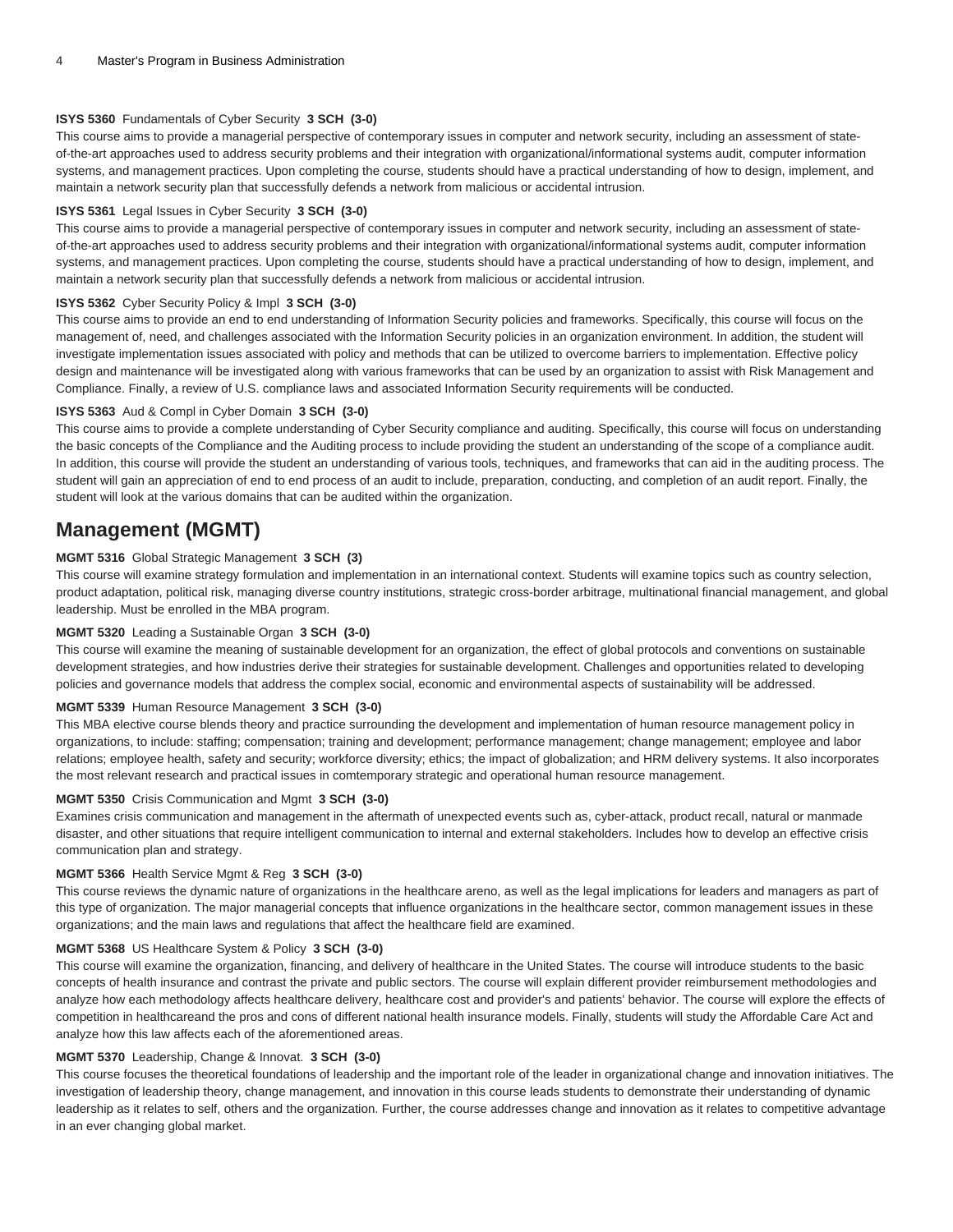#### **MGMT 5372** Health Care IT **3 SCH (3-0)**

This course is designed to provide the student with an introduction to health care information technology (HCIT). Designed from a healthcare executive's point of view, this class aims to (1) teach basic executive HCIT skills and strategies; (2) present an overview of basic and advanced HCIT systems and infrastructure; (3) provide background and context for understanding the current state of HCIT and the industry's vision for its digital future. Prerequisites: ISYS 5347 and MGMT 5366.

#### **MGMT 5374** Applied Health Informatics **3 SCH (3-0)**

This course is designed to accomplish 3 Primary Goals: To provide the student with: (1) an Introduction to Digital Health & Inofrmatics; (2) Background and Context required to demonstrate Proficiency in the Digital Age of Healthcare; (3) Critical-Thinking Ability and Problem-Solving Skills required to Identify Problems in Healthcare that can be Solved, in part, via the Application of Digital Technologies & Health Informatics. Prerequisites: ISYS 5347 and MGMT 5366.

#### **MGMT 5380** Renewable Energy Mgmt & Admin **3 SCH (3-0)**

Study of renewable energy management and business administration, evaluating the sustainable framework of renewable energy supply and demand. The course encompasses business and economic analysis of mature and upcoming renewable energy resources, considering project development, installation, management, operation and end of life activities.

### **Marketing (MKTG)**

#### **MKTG 5310** Negotiations **3 SCH (3-0)**

This course is concerned with the application of strategies and tactics, as well as the necessary ethical and critical thinking skills that are available to be applied to a variety of business, non-profit, and political environments. Special emphasis is placed on collaborative over competitive styles of negotiating.

#### **MKTG 5317** Mktg Mgmt & Value Creation **3 SCH (3-0)**

This course is concerned with the theory and application of various Marketing strategies designed to create value in both for-profit and non-profit organizations (i.e., where to go and how to best get there). Although special focus is given to online and mobile marketing techniques, including social media, more traditional Marketing approaches are also covered. The increasingly important concepts of "Ethics" and "Sustainability," as they apply to both ends of an organization's value chain, are incorporated throughout this course via case studies and personal examples.

#### **MKTG 5320** Logistics and Supply Chain **3 SCH (3-0)**

This course will examine the basic components of Logistics and Supply Chain Management, the effect of efficient flow of materials, information, and financials within and among organizations, as well as the analytical foundations related to key concepts such as inventory, capacity, quality and customer service. Challenges and opportunities related to technology implementation and sustainable development will be addressed.

#### **MKTG 5330** Managing Socio-Political Envir **3 SCH (3-0)**

This course will examine crisis communication and management of an increasingly polarized socio-political climate. How to navigate through issues relevant to politics, racial tension, gender discrimination, sexual harassment, first amendment rights, incivility on campuses, religious dialogue, and intersectionality. These issues large arise on various social media platforms, which are often resulting from the spreading or suppressing of popular news, fake news, withheld truths, or even well-intentioned stories that are taken over by online mobs and twisted into something else altogether. This course will address ways to approach social media, importance of civility and understanding, illicit positive conversation and best practices to maintaining a respectful and professional working environment.

#### **MKTG 5350** Crisis Communication & Manag. **3 SCH (3-0)**

Examines crisis communication and management in the aftermath of unexpected events such as cyber-attack, product recall, natural or manmade disaster, and other situations that require intelligent communication to internal and external stakeholders. Includes how to develop an effective crisis communication plan and strategy.

#### **MKTG 5369** Spec Prob in Marketing **3 SCH (3-0)**

Special studies or internship in marketing. May be repeated once for credit. Fee: \$375.00

### **Business Administration, M.B.A.**

The MBA program is designed especially for those individuals who want to further prepare themselves for managerial responsibilities in business. The degree requires the completion of 30 semester hours of graduate course work. Business foundation courses are prerequisites for admission to the MBA program. The program's 30 semester hours are composed of required **core** courses and **elective** courses.

- 1. **Prerequisite Courses** (see [College of Business Administration Webpage\)](http://www.tamuk.edu/cba/)
- 2. **Core Courses (21 credits):** (see [College of Business Administration Webpage](http://www.tamuk.edu/cba/))
- 3. **Elective Courses (9 credits):** (see [College of Business Administration Webpage\)](http://www.tamuk.edu/cba/)

To give students the greatest flexibility in selecting elective courses, a student may enroll in electives from several CBA pre- approved accredited graduate programs.

**Prerequisite Foundation Courses for Non-Business Degree Students (Approved Business Related Content Experiences may substitute for one or more of these courses).**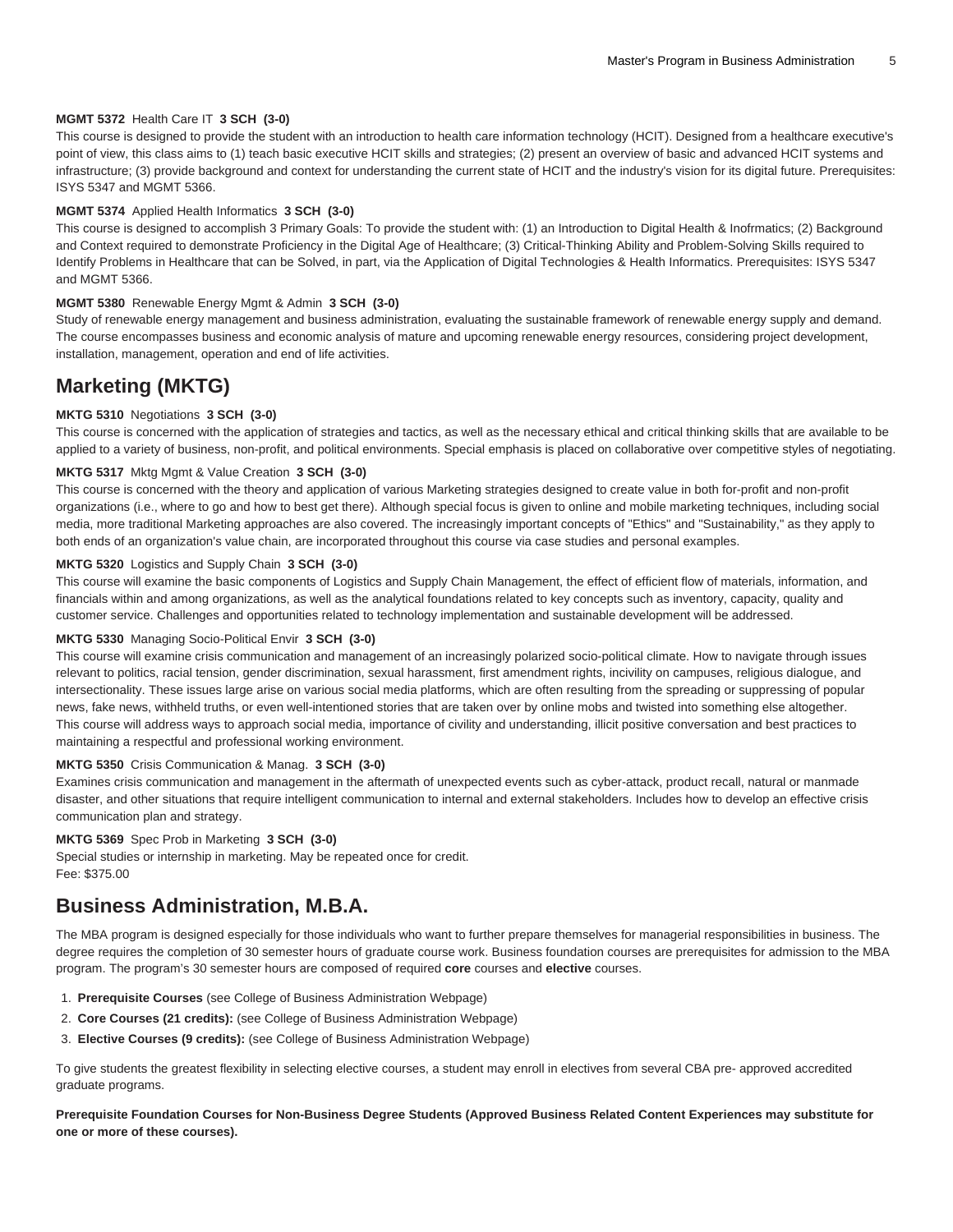Foundation courses prepare students for study in the MBA program. If a student needs to complete any of these courses, the student must contact the Director of the MBA Program for information on the process of enrolling in these courses.

### **Exit Exam**

Candidates for the MBA degree must take the ETS® Major Field Test for the Master of Business Administration during the semester in which the degree will be conferred.

# **Taxation, M.S.**

The MS in Taxation (MST) facilitates graduates' attainment of the 150 credit hours required to meet the educational requirement for the Certified Public Accountants (CPA) Examination, while focusing on the area of taxation. It consists of a total of 30 hours in advance classes in taxation, graduate economics and finance classes, plus a strategic management capstone course. Further, the online offering of the MST program provides flexibility for those who desire or need to work while working on their degree. If approved, the MST program is also intended to serve as an accelerated pathway for exceptional undergraduate students to obtain the MST degree in one (1) year.

| Code                               | <b>Title</b>                   | <b>Semester</b><br><b>Credit</b> |
|------------------------------------|--------------------------------|----------------------------------|
|                                    |                                | <b>Hours</b>                     |
| <b>ACCT 5306</b>                   |                                | 3                                |
| <b>ACCT 5309</b>                   |                                | 3                                |
| <b>ACCT 5316</b>                   | Advance Income Tax Problems    | 3                                |
| <b>ACCT 5327</b>                   | <b>Advanced Auditing</b>       | 3                                |
| <b>ACCT 5360</b>                   | Energy Accounting & Taxation   | 3                                |
| <b>ACCT 5370</b>                   | Federal Partnership & LLC Tax  | 3                                |
| <b>MKTG 5317</b>                   | Mktg Mgmt & Value Creation     | 3                                |
| <b>ECON 5310</b>                   | Econ & Managerial Decis Making | 3                                |
| <b>FINC 5347</b>                   | Fin Mgmt & Sustainability      | 3                                |
| <b>MGMT 5316</b>                   | Global Strategic Management    | 3                                |
| <b>Total Semester Credit Hours</b> |                                | ٩Ū                               |

**Total Semester Credit Hours 30**

# **Business Analytics, Transcripted Certificate**

The Transcripted Certificate in Business Analytics will be delivered completely online and in an 8-week format to stay consistent with our current MBA program. Exisiting MBA students at TAMUK can take these three electives and ISYS 5347 Infor Systems & Bus Analytics as part of their program and finish with this Certificate as well.

ISYS 5347 Infor Systems & Bus Analytics must be taken as a prerequisite for the other three courses.

| Code<br><b>Required Courses</b>    | Title                         | <b>Semester</b><br><b>Credit</b><br><b>Hours</b> |
|------------------------------------|-------------------------------|--------------------------------------------------|
| <b>ISYS 5347</b>                   | Infor Systems & Bus Analytics | 3                                                |
| <b>ISYS 5351</b>                   | Databases & Data Warehousing  | 3                                                |
| <b>ISYS 5352</b>                   | Exp. Data Analysis & Visual   | 3                                                |
| <b>ISYS 5353</b>                   | <b>Predictive Analytics</b>   | 3                                                |
| <b>Total Semester Credit Hours</b> |                               | 12                                               |

# **Collaboration & Team Dynamics, Transcripted Certificate**

The Transcripted Certificate in Collaboration & Team Dynamics will prepare students in the areas of negotiations, communication, and team collaboration and help them deal with contemporary issues. This transcripted certificate requires a total of 12 credit hours, the courses are delivered completely online and in an 8-Week format.

# **Cyber Security, Transcripted Certificate**

The Transcripted Certificate in Cyber Security is a non-technical graduate transcripted certificate that prepare students in the area of Cyber Security including Legal issues, policy and implementation, and auditing and compliance. This transcripted certificate requires a total of 12 credit hours, the courses are delivered completely online and in an 8-Week format.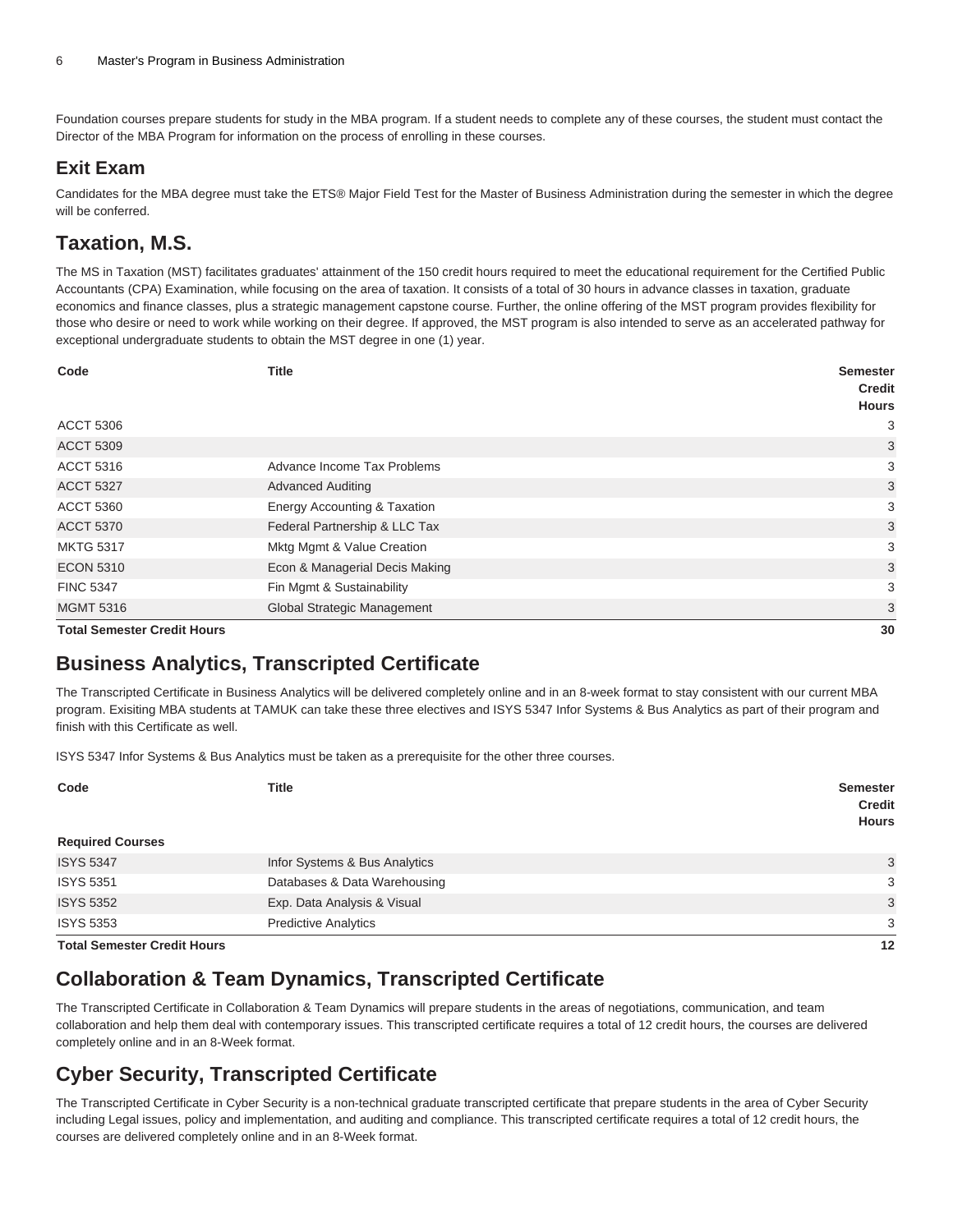# **Energy Finance, Accounting and Logistics, Transcripted Certificate**

Most of the jobs require contract or legal-based rather than theoretical knowledge with the emphasis on negotiation, written and oral communication skills. While there are few Energy Commerce programs, most university graduate students are specialized in areas such as accounting, marketing, management, etc. In order to help College of Business Administration students to distinguish themselves in the market place, College offers a core energy education, a Certificate in Energy Finance and Logistics, for graduate students interested in energy finance and lending, commodity trading, negotiations, and logistics. All graduate degree seeking students must complete their coursework with a grade "B" or better.

| Code             | <b>Title</b>                  | <b>Semester</b><br><b>Credit</b><br><b>Hours</b> |
|------------------|-------------------------------|--------------------------------------------------|
| <b>MKTG 5320</b> | Logistics and Supply Chain    | 3                                                |
| <b>MKTG 5350</b> | Crisis Communication & Manag. | 3                                                |
| <b>FINC 5350</b> | <b>Energy Finance</b>         | 3                                                |
| <b>MKTG 5310</b> | Negotiations                  | 3                                                |

### **Health Informatics, Transcripted Certificate**

| Code<br><b>Required Courses</b> | <b>Title</b>                      | <b>Semester</b><br><b>Credit</b><br><b>Hours</b> |
|---------------------------------|-----------------------------------|--------------------------------------------------|
| <b>ISYS 5347</b>                | Infor Systems & Bus Analytics     | 3                                                |
| <b>MGMT 5366</b>                | Health Service Mgmt & Reg         | 3                                                |
| <b>MGMT 5372</b>                | Health Care IT                    | 3                                                |
| <b>MGMT 5374</b>                | <b>Applied Health Informatics</b> | 3                                                |

**Total Semester Credit Hours 12**

# **Managing People in the Global Enterprise, Transcripted Certificate**

Managing People in the Global Enterprise Certificate prepares graduate students to assume a leadership role both in a domestic and global environment. All graduate degree seeking students must complete their coursework with a grade "B" or better.

| Code             | <b>Title</b>                  | <b>Semester</b><br><b>Credit</b><br><b>Hours</b> |
|------------------|-------------------------------|--------------------------------------------------|
| <b>MGMT 5339</b> | Human Resource Management     | 3                                                |
| <b>MKTG 5350</b> | Crisis Communication & Manag. | 3                                                |
| <b>MGMT 5370</b> | Leadership, Change & Innovat. | 3                                                |
| <b>MKTG 5310</b> | Negotiations                  | 3                                                |

# **Taxation, Transcripted Certificate**

Accounting is among the most desirable business discipline due to its variety of lucrative career paths. The National Taxpayers Union Foundation has found that Americans spend approximately six billion hours per year complying with the federal tax code. When business enterprises are the taxpayer, time spent on tax-related issues frequently rises significantly. Consequently, wealthy individuals and businesses often turn to taxation experts for assistance. Thanks to the abundance of software, a career in taxation does not relegate the graduate to a boring desk job. In fact, approximately 15 percent of FBI employees are special agent accountants. Regardless of the chose career, a master's in taxation can lead to a variety of rewarding positions.

A master's degree with a certificate in taxation will advance one's career. Although a 120-hours bachelor's degree allows graduates to work in managerial accounting, 30 additional credits are required to sit for the Certified Public Accountant (CPA) designation exam. Advanced training is also required for a variety of executive and advanced roles in taxation.

Previous accounting work experience is not required prior to enrollment in the TAMUK taxation concentration. Furthermore, the Accounting and Value Creation (ACCT 5331) serves as a leveling, prerequisite class, which enhances the change of success in the Taxation Certificate. As an online certificate, we provide the flexibility needed to retain one's job during the period in which students are enrolled. Classes typically require 10-15 hours of work each week to complete assignments and examinations, listen to lectures and read the textbook and interact with other students and the professor.